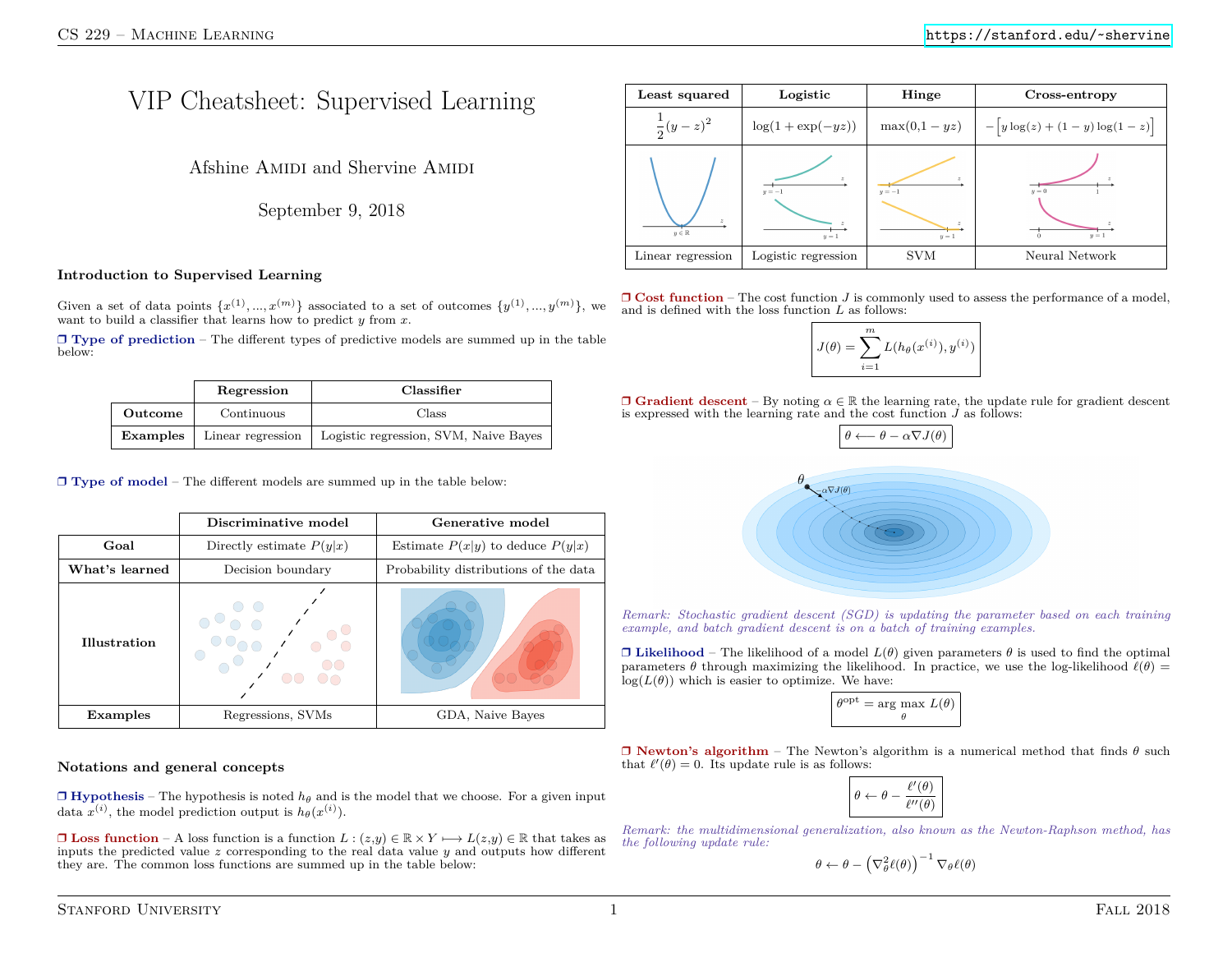**Linear regression**

We assume here that  $y|x; \theta \sim \mathcal{N}(\mu, \sigma^2)$ 

 $\Box$  **Normal equations** – By noting *X* the matrix design, the value of  $\theta$  that minimizes the cost function is a closed-form solution such that:

$$
\theta = (X^T X)^{-1} X^T y
$$

 $\Box$  **LMS** algorithm – By noting  $\alpha$  the learning rate, the update rule of the Least Mean Squares (LMS) algorithm for a training set of *m* data points, which is also known as the Widrow-Hoff learning rule, is as follows:

$$
\nabla j, \quad \theta_j \leftarrow \theta_j + \alpha \sum_{i=1}^m \left[ y^{(i)} - h_{\theta}(x^{(i)}) \right] x_j^{(i)}
$$

*Remark: the update rule is a particular case of the gradient ascent.*

❒ **LWR** – Locally Weighted Regression, also known as LWR, is a variant of linear regression that weights each training example in its cost function by  $w^{(i)}(x)$ , which is defined with parameter  $τ ∈ ℝ$  as:

$$
w^{(i)}(x) = \exp\left(-\frac{(x^{(i)} - x)^2}{2\tau^2}\right)
$$

### **Classification and logistic regression**

 $\Box$  **Sigmoid function** – The sigmoid function *q*, also known as the logistic function, is defined as follows:

$$
\forall z \in \mathbb{R}, \quad g(z) = \frac{1}{1 + e^{-z}} \in ]0,1[
$$

❒ **Logistic regression** – We assume here that *y*|*x*; *θ* ∼ Bernoulli(*φ*). We have the following form:

$$
\phi = p(y = 1|x; \theta) = \frac{1}{1 + \exp(-\theta^T x)} = g(\theta^T x)
$$

*Remark: there is no closed form solution for the case of logistic regressions.*

❒ **Softmax regression** – A softmax regression, also called a multiclass logistic regression, is used to generalize logistic regression when there are more than 2 outcome classes. By convention, we set  $\theta_K = 0$ , which makes the Bernoulli parameter  $\phi_i$  of each class *i* equal to:

$$
\phi_i = \frac{\exp(\theta_i^T x)}{\sum_{j=1}^K \exp(\theta_j^T x)}
$$

## **Generalized Linear Models**

❒ **Exponential family** – A class of distributions is said to be in the exponential family if it can be written in terms of a natural parameter, also called the canonical parameter or link function, *η*, a sufficient statistic  $T(y)$  and a log-partition function  $a(\eta)$  as follows:

$$
p(y;\eta)=b(y)\exp(\eta T(y)-a(\eta))
$$

*Remark: we will often have*  $T(y) = y$ *. Also,*  $exp(-a(\eta))$  *can be seen as a normalization parameter that will make sure that the probabilities sum to one.*

Here are the most common exponential distributions summed up in the following table:

| Distribution | $\eta$                                 | T(y)             | $a(\eta)$                                      | b(y)                                                   |
|--------------|----------------------------------------|------------------|------------------------------------------------|--------------------------------------------------------|
| Bernoulli    | $\log\left(\frac{\phi}{1-\phi}\right)$ | $\boldsymbol{y}$ | $\log(1 + \exp(\eta))$                         |                                                        |
| Gaussian     | $\mu$                                  | $\boldsymbol{y}$ | $\frac{\eta^2}{2}$                             | $\frac{1}{\sqrt{2\pi}}\exp\left(-\frac{y^2}{2}\right)$ |
| Poisson      | $\log(\lambda)$                        | $\boldsymbol{y}$ | $e^{\eta}$                                     | y!                                                     |
| Geometric    | $\log(1-\phi)$                         | $\boldsymbol{y}$ | $\log\left(\frac{e^{\eta}}{1-e^{\eta}}\right)$ |                                                        |

❒ **Assumptions of GLMs** – Generalized Linear Models (GLM) aim at predicting a random variable *y* as a function fo  $x \in \mathbb{R}^{n+1}$  and rely on the following 3 assumptions:

(1) 
$$
\boxed{y|x;\theta \sim \text{ExpFamily}(\eta)}
$$
 (2)  $\boxed{h_{\theta}(x) = E[y|x;\theta]}$  (3)  $\boxed{\eta = \theta^T x}$ 

*Remark: ordinary least squares and logistic regression are special cases of generalized linear models.*

### **Support Vector Machines**

The goal of support vector machines is to find the line that maximizes the minimum distance to the line.

❒ **Optimal margin classifier** – The optimal margin classifier *h* is such that:

$$
h(x) = sign(w^T x - b)
$$

where  $(w, b) \in \mathbb{R}^n \times \mathbb{R}$  is the solution of the following optimization problem:

$$
\boxed{\min \frac{1}{2} ||w||^2} \qquad \text{such that} \quad \boxed{y^{(i)} (w^T x^{(i)} - b) \geqslant 1}
$$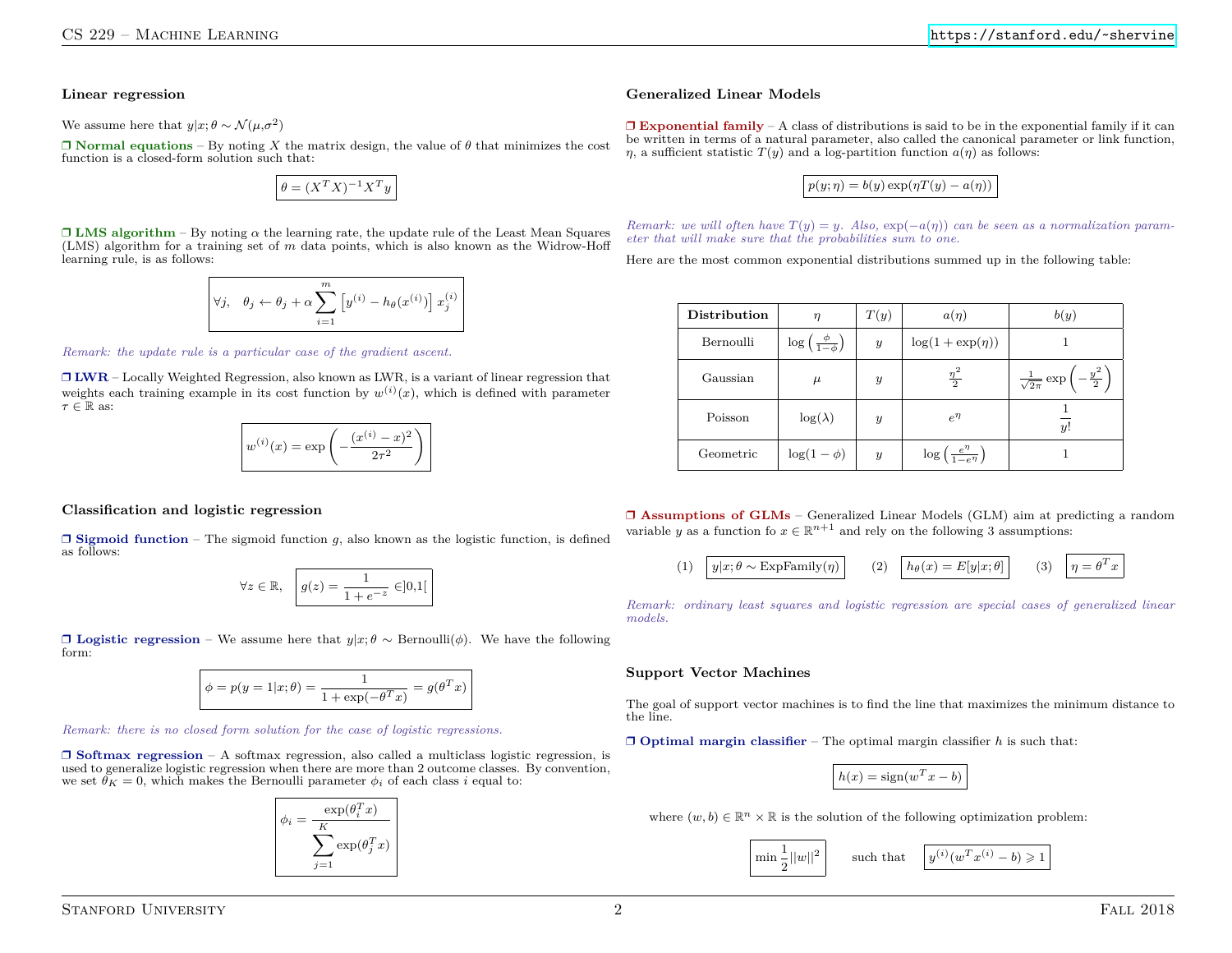

❒ **Hinge loss** – The hinge loss is used in the setting of SVMs and is defined as follows:

 $L(z,y) = [1 - yz]_+ = \max(0,1 - yz)$ 

 $\Box$  **Kernel** – Given a feature mapping  $\phi$ , we define the kernel K to be defined as:

$$
K(x,z) = \phi(x)^T \phi(z)
$$

In practice, the kernel *K* defined by  $K(x,z) = \exp\left(-\frac{||x-z||^2}{2\sigma^2}\right)$  is called the Gaussian kernel and is commonly used.



Non-linear separability  $\implies$  Use of a kernel mapping  $\phi \implies$  Decision boundary in the original space

*Remark: we say that we use the "kernel trick" to compute the cost function using the kernel because we actually don't need to know the explicit mapping φ, which is often very complicated. Instead, only the values K*(*x,z*) *are needed.*

 $\Box$  **Lagrangian** – We define the Lagrangian  $\mathcal{L}(w,b)$  as follows:

$$
\mathcal{L}(w,b) = f(w) + \sum_{i=1}^{l} \beta_i h_i(w)
$$

*Remark: the coefficients β<sup>i</sup> are called the Lagrange multipliers.*

## **Generative Learning**

A generative model first tries to learn how the data is generated by estimating  $P(x|y)$ , which we can then use to estimate  $P(y|x)$  by using Bayes' rule.

## **Gaussian Discriminant Analysis**

 $\Box$  **Setting** – The Gaussian Discriminant Analysis assumes that *y* and  $x|y = 0$  and  $x|y = 1$  are such that:



❒ **Estimation** – The following table sums up the estimates that we find when maximizing the likelihood:

$$
\begin{array}{|c|c|} \hline \widehat{\phi} & \widehat{\mu_j} & (j=0,1) & \widehat{\Sigma} \\ \hline \frac{1}{m} \sum_{i=1}^m 1_{\{y^{(i)}=1\}} & \frac{\sum_{i=1}^m 1_{\{y^{(i)}=j\}} x^{(i)}}{\sum_{i=1}^m 1_{\{y^{(i)}=j\}}} & \frac{1}{m} \sum_{i=1}^m (x^{(i)} - \mu_{y^{(i)}}) (x^{(i)} - \mu_{y^{(i)}})^T \\ \hline \end{array}
$$

#### **Naive Bayes**

❒ **Assumption** – The Naive Bayes model supposes that the features of each data point are all independent:

$$
P(x|y) = P(x_1,x_2,...|y) = P(x_1|y)P(x_2|y)... = \prod_{i=1}^{n} P(x_i|y)
$$

❒ **Solutions** – Maximizing the log-likelihood gives the following solutions, with *k* ∈ {0*,*1}*,*  $l \in [1, L]$ 

$$
P(y = k) = \frac{1}{m} \times #\{j|y^{(j)} = k\}
$$
 and 
$$
P(x_i = l|y = k) = \frac{\# \{j|y^{(j)} = k \text{ and } x_i^{(j)} = l\}}{\# \{j|y^{(j)} = k\}}
$$

*Remark: Naive Bayes is widely used for text classification and spam detection.*

### **Tree-based and ensemble methods**

These methods can be used for both regression and classification problems.

❒ **CART** – Classification and Regression Trees (CART), commonly known as decision trees, can be represented as binary trees. They have the advantage to be very interpretable.

❒ **Random forest** – It is a tree-based technique that uses a high number of decision trees built out of randomly selected sets of features. Contrary to the simple decision tree, it is highly uninterpretable but its generally good performance makes it a popular algorithm.

*Remark: random forests are a type of ensemble methods.*

❒ **Boosting** – The idea of boosting methods is to combine several weak learners to form a stronger one. The main ones are summed up in the table below: